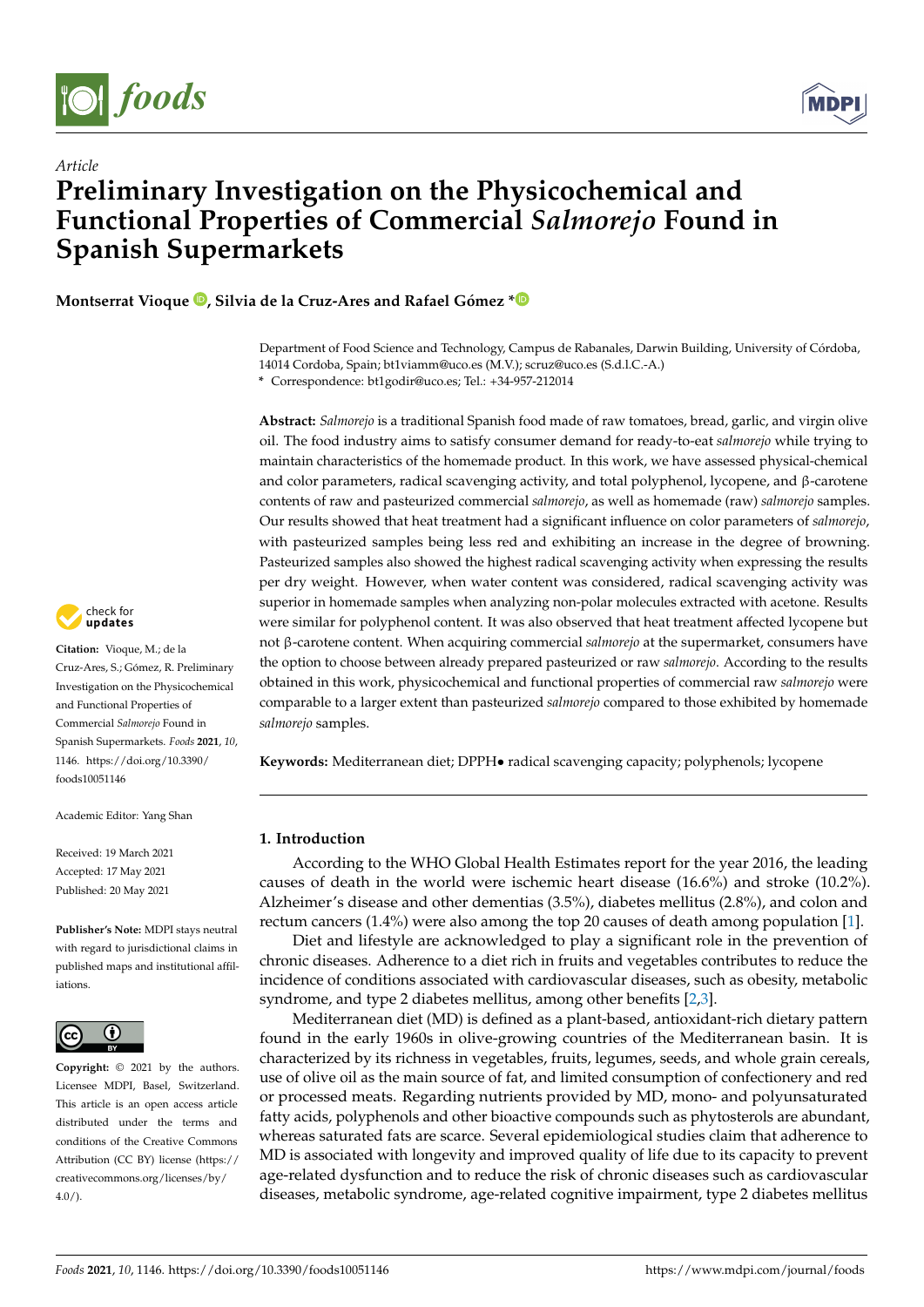or cancer [\[4\]](#page-9-3). Those health benefits are partly credited to the remarkable antioxidant power of polyphenols and their implication in modulating oxidative pathways. Several studies have described an inverse correlation between total polyphenol, lignans, flavonols, or hydroxybenzoic acids intake and risk of cardiovascular-related events [\[5,](#page-9-4)[6\]](#page-9-5). Moreover, a polyphenol rich diet might help to reduce systolic and diastolic blood pressure in elderly hypertensive populations [\[7\]](#page-9-6). Furthermore, oxidative stress, which is also involved in inflammatory diseases, cancer, and age-related cognitive decline and neurodegenerative diseases, might be counteracted by consuming antioxidant-rich foods [\[8\]](#page-9-7).

*Salmorejo* is a traditional Andalusian food originated in Córdoba, that is often taken as appetizer or as starter. It consists of a puree prepared with tomatoes (*Solanum lycopersicum* L. (Solanaceae)), bread, garlic (*Allium sativum* L. (Amaryllidaceae)), virgin olive (*Olea europaea* L. (Oleaceae)) oil and salt, but can include additional vegetables (cucumber, (*Cucumis sativus* L. (Cucurbitaceae)), green pepper (*Capsicum annuum* L. (Solanaceae)), and onion (*Allium cepa* L. (Amaryllidaceae)), etc.) following local customs [\[9\]](#page-9-8).

Owing to its ingredients, *salmorejo* is rich in vitamins, minerals, and antioxidant compounds. For instance, tomato contains a large variety of antioxidants such as polyphenols, carotenoids, and tocopherols. Lycopene might prevent in vivo oxidation of lipids, proteins and DNA thanks to its ability to trap free radicals. Water-soluble tomato extract possesses antiplatelet factors that inhibit platelet aggregation, therefore protecting the cardiovascular system [\[10,](#page-9-9)[11\]](#page-9-10). On the other hand, several studies have reported that garlic supplementation reduces blood pressure, therefore affording cardioprotection in hypertensive populations. Down to its antioxidant compounds, garlic might also counteract oxidative stress, scavenging free radicals, and therefore inhibiting lipid peroxidation [\[12,](#page-9-11)[13\]](#page-9-12). Phenolic compounds found in virgin olive oil (mainly oleuropein, tyrosol and hydroxytyrosol) improve cardiovascular risk factors, such as inflammation, oxidative stress, coagulation, endothelial function, etc. They have also shown anti-proliferative activities in several cancer studies carried out in vitro, and have exhibited positive effects in the management of non-alcoholic fatty liver disease [\[14](#page-9-13)[–16\]](#page-9-14). Considering all the above, *salmorejo* intake would therefore contribute to maintaining a good health status, always in the context of an adequate lifestyle and a balanced diet.

Nowadays, consumers demand ready-to-eat food products that preserve organoleptic and nutritional properties, and food industry satisfies this request by offering goods preserved using different technologies. Regarding *salmorejo*, this product is usually presented as raw or pasteurized (sometimes combined with high pressure processing) and stored at cooling temperatures in supermarkets. Heat treatment destroys microorganisms and inactivates antinutritional factors while improving the flavor, digestibility, and palatability of foods. However, it affects the concentration and availability of bioactive compounds [\[17\]](#page-9-15). Currently, there are different opinions concerning the effect of heat treatments on the antioxidant activity of food products. Several studies declare that the thermal treatment of food improves the availability, absorption, and utilization of phenolic compounds because it improves polyphenol extraction and inactivates polyphenol oxidase. Nonetheless, others refer to losses in polyphenols and antioxidant capacity [\[18\]](#page-9-16).

Taking these considerations into account, the objective of the present work has been to analyze physicochemical characteristics and functional properties of raw and pasteurized commercial *salmorejo* samples from different brands acquired in Spanish supermarkets to assess the extent to which commercial products differ from homemade ones.

#### **2. Materials and Methods**

#### *2.1. Sample Selection*

Commercial *salmorejo* samples were purchased from different local retailers in Córdoba (Spain) and kept at  $4 \degree C$  until used. Sampling was performed based on product availability, and samples included 5 pasteurized (P) and 7 raw (R) products from different brands. Additionally, two homemade (H) *salmorejo* samples were prepared in-house following the recipe described by Moreno-Rojas et al. [\[9\]](#page-9-8). To that end, 1000 g *plum* tomato, 200 g bread,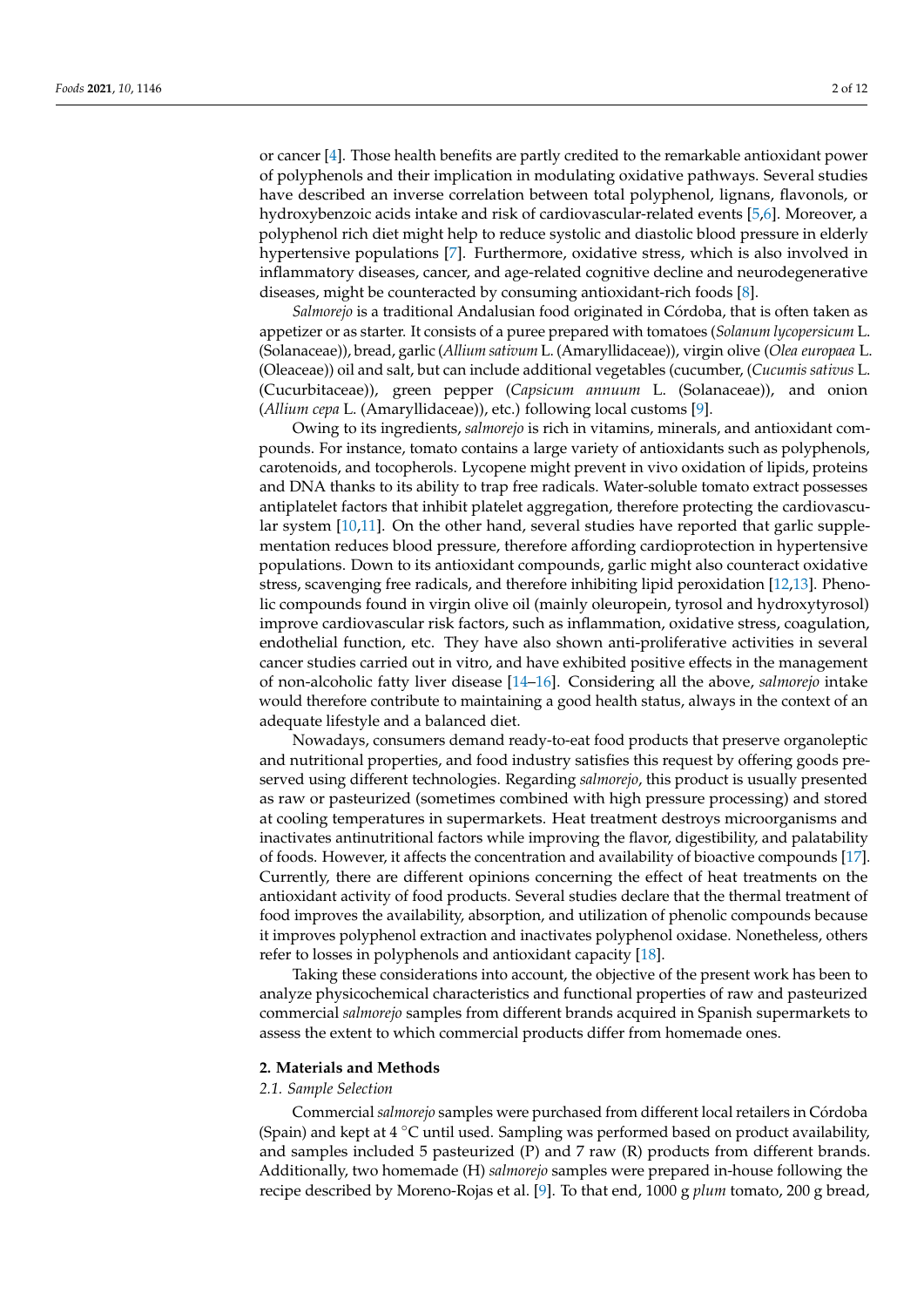5 g garlic, and 9 g of salt were blended at high speed at room temperature (RT) for 1 min. Then, 100 g extra virgin olive oil (EVOO) were slowly poured while blending at moderate speed until a homogenous mixture was obtained.

## *2.2. Reagents and Chemicals*

All reagents used were of analytical grade and purchased at Panreac (Panreac Química S.L.U., Barcelona, Spain), unless stated otherwise.

#### *2.3. pH and Water Activity Measurements*

pH values were measured using a Hanna HI 2020 pH meter equipped with a digital electrode with an integrated temperature sensor (Hanna Instruments, Woonsocket, RI, USA), calibrated with buffer solutions of pH 4.04 and 7.01 (Hach, Loveland, CO, USA).

Water activity (aw) of *salmorejo* samples was determined using an AquaLab water activity meter (Decagon Devices, Model 4 TE, Pullman, WA, USA) following manufacturer's instructions. Prior to performing the measurements, samples were homogenized, disposed in plastic cups, and warmed to 20 $\degree$ C in a thermostatic chamber.

## *2.4. Determination of Moisture, Ashes, Sodium Chloride Content and Titratable Acidity*

Moisture (method 925.15), ash (method 925.5), sodium chloride content (method 971.27), and titratable acidity (method 942.15) were determined by the procedures described by the Association of Official Analytical Chemists AOAC [\[19\]](#page-9-17).

## *2.5. Vitamin C Content*

Vitamin C content was determined according to procedure from the AOAC method 967.21 [\[19\]](#page-9-17). Briefly, 2 g of sample was mixed with 25 mL of filtered 3% metaphosphoric acid and 8% acetic acid solution in water. The amount of ascorbic acid in samples was calculated by titration with 4.9 mM 2,6-dichlorophenol-indophenol diluted in boiled water until pink color persisted for more than 30 s. A solution of 1 mg mL<sup>-1</sup> ascorbic acid was also prepared and used as standard.

#### *2.6. Evaluation of Color*

Visual color of samples was quantified by using a CR-400 chroma-meter (Minolta CR-400, Konica Minolta, Tokyo, Japan) with CIE standard illuminant D65 and  $0°$  viewing angle geometry. The instrument was set to the CIE L\*a\*b\* color space and calibrated to a standard with calibration plate CR-A43 (Konica Minolta) before measurements were performed. For each sample, 5 readings were done, and color parameters were interpreted as follows:

 $L^*$  = brightness (0%: black-colored objects; 100%: white-colored objects).

a\* = negative values for green and positive values for red.

 $b^*$  = negative values for blue and positive values for yellow.

Furthermore, relative saturation of the color (chroma, C) and hue angle (*h*) were calculated as follows:

$$
C = \left( a^{*2} + 2b^{*2} \right)^{0.5}
$$
 (1)

$$
h = \arctan \frac{b^*}{a^*}
$$
 (2)

The total change in color, ∆E\*, was calculated according to the following formula:

$$
\Delta E^* = (\Delta L^{*2} + \Delta a^{*2} + \Delta b^{*2})^{0.5}
$$

where ∆L, ∆a\*, ∆b\* were the differences between the coordinate values of the homemade sample and the Pasteurized y raw, respectively [\[20\]](#page-9-18).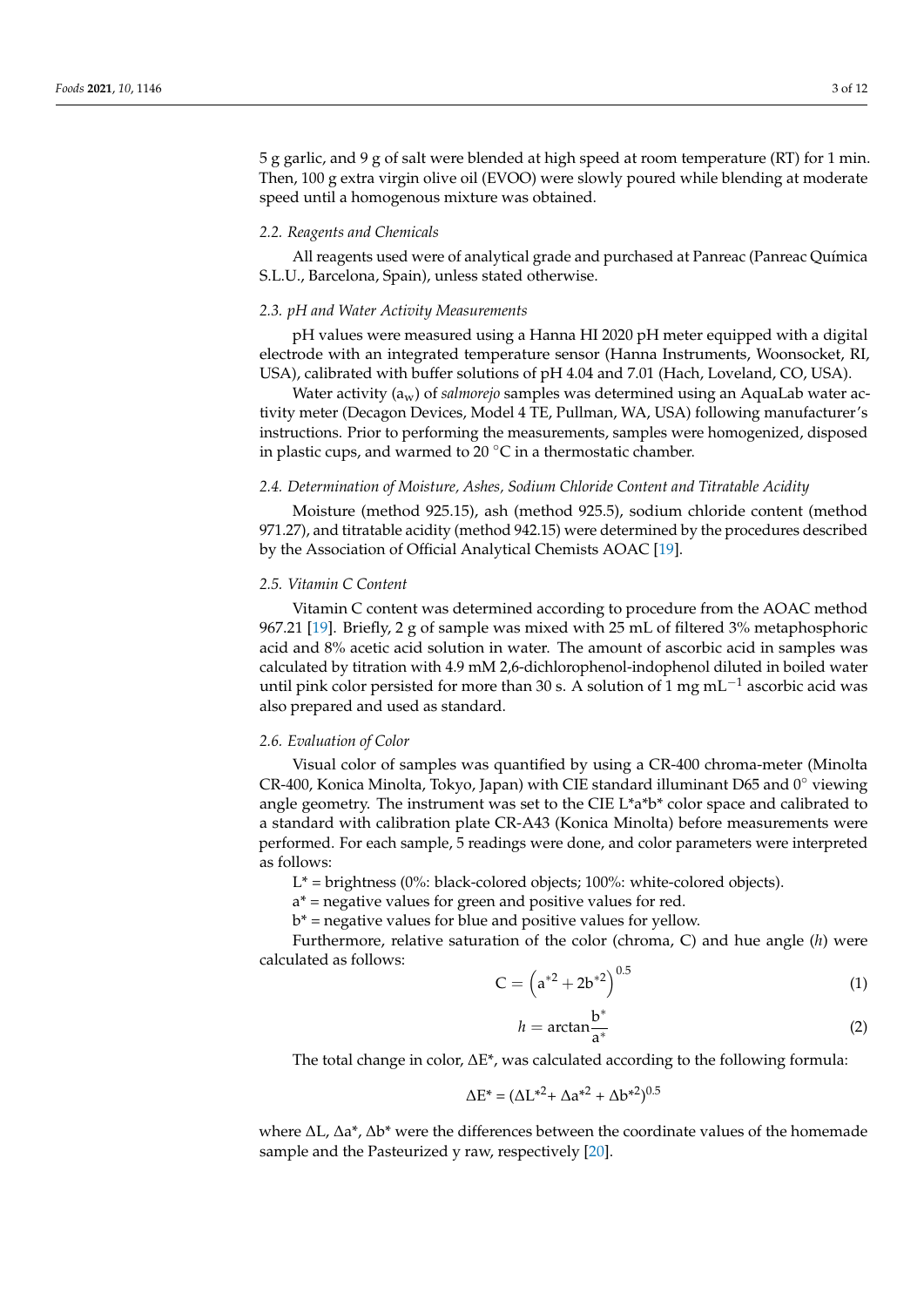## *2.7. Methanol and Acetone Extracts*

Homogenized *salmorejo* samples were freeze dried at 4-13 Pa for 24 h using a Thermo Savant ModulyoD Freeze Dryer (Thermo Electron Corporation, Vantaa, Findland). To prepare extracts, 500 mg of freeze-dried sample was mixed with 5 mL of solvent (methanol/ water (70:30, *v/v*) or acetone/water (80:20, *v/v*)) and shaken at RT on an orbital shaker for 3 h. Extracts were centrifuged at 2700× *g* for 15 min in a Selecta P Centromix centrifuge (Grupo Selecta, Barcelona, Spain), and the supernatants recovered. Remaining pellets were re-extracted with 5 mL of fresh solvent for a second time. Supernatants from both extractions were pooled and kept at  $4^{\circ}$ C in the dark until analyzed the following day.

## *2.8. DPPH*• *Radical Scavenging Capacity*

Scavenging activity of methanol and acetone extracts was determined according to the procedure described by Skrede et al. [\[21\]](#page-10-0). Homogenized *salmorejo* samples were freeze dried at 4–13 Pa for 24 h using a Thermo Savant ModulyoD Freeze Dryer (Thermo Electron Corporation, Vantaa, Findland). To prepare extracts, 500 mg of freeze-dried sample was mixed with 5 mL of solvent (methanol/water (70:30, *v/v*) or acetone/water (80:20, *v/v*)) and shaken at RT on an orbital shaker for 3 h. Extracts were centrifuged at 2700× *g* for 15 min in a Selecta P Centromix centrifuge (Grupo Selecta), and the supernatants recovered. Remaining pellets were re-extracted with 5 mL of fresh solvent for a second time. Supernatants from both extractions were pooled and kept at 4 ◦C in the dark until analyzed. Finally, 100  $\mu$ L of methanolic or acetonic extract was mixed with 3.9 mL of 0.07 mM 1,1-diphenyl-1,1-picrylhydrazyl (DPPH) (Sigma-Aldrich, St. Louis, MO, USA). After thoroughly mixing, samples were incubated for 2 h at RT in the dark, and absorbance was measured at 515 nm in a spectrophotometer (UV-1700 Pharmaspec, Shimadzu, PRC) using ethanol as blank. Simultaneously, a calibration curve containing different concentrations (0–0.9 mM) of 6-hydroxy-2,5,7,8-tetramethylchroman-2-carboxylic acid (Trolox) (Sigma-Aldrich) was prepared. Absorbance values were expressed as mg Trolox Equivalents (TE) per g and DPPH• scavenging capacity (%).

## *2.9. Total Phenolic Content*

Total phenols from *salmorejo* extracts were determined according to the procedure described by Muniandy et al. [\[22\]](#page-10-1). To that end, 100 µL of methanolic or acetonic extract were mixed with 7.9 mL of distilled water and 0.5 mL of 2 M Folin-Ciocalteu reagent. Mixture was incubated at RT for 5 min and then 1.5 mL of 20% ( $p/v$ ) sodium carbonate solution was added. After incubating tubes for 2 h at RT in the dark, absorbance was measured at 765 nm using distilled water as a blank (Wasserlab Ecomatic, Navarra, Spain). Total phenolic content was determined using a gallic acid standard curve with concentrations ranging 400 to 0 μg mL<sup>-1</sup>, and results were expressed as mg gallic acid equivalent per milliliter (mg GAE mL−<sup>1</sup> ).

#### *2.10. Determination of Lycopene and β-Carotene Content*

Lycopene and β-carotene content in *salmorejo* samples were determined following the procedure described by Darsan et al. [\[23\]](#page-10-2). To that end, 100 mg of freeze dried *salmorejo* powder was mixed thoroughly with 8 mL of a solvent consisting of a mixture of hexane, ethanol and acetone (2:1:1). Tubes were incubated for 30 min in the dark prior to adding 1 mL of deionized water and incubated again for 10 min to allow phases to separate. Blank samples were also prepared by adding 100 µL of water instead of sample. Lycopene and β-carotene content were determined by measuring absorbance of the upper layers of the resultant mixture at 503 nm and 478 nm, and applying the following formulas:

$$
\text{Lycopene}\left(\frac{\text{mg}}{\text{kg}}\text{fresh wt}\right) = \frac{\text{A}_{503} \cdot 537 \cdot 8 \cdot 0.55}{0.1 \cdot 172} \tag{3}
$$

$$
\beta - \text{Carotene}\left(\frac{\text{mg}}{\text{kg}}\text{fresh wt}\right) = \frac{[A_{478} - (A_{503} \cdot 0.9285)] \cdot 533.85 \cdot 8 \cdot 0.55}{0.1 \cdot 139} \tag{4}
$$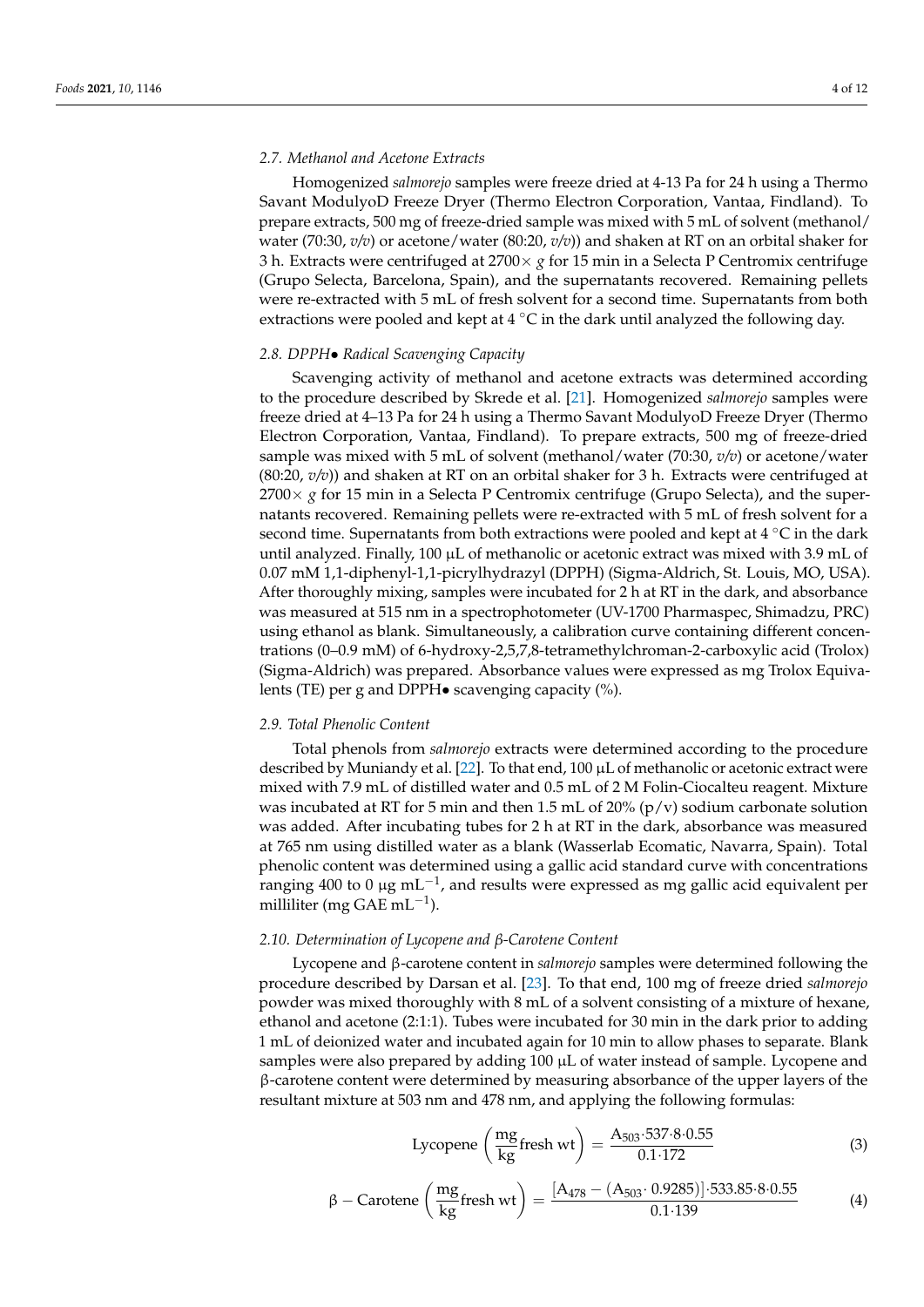where 537 g mol<sup>-1</sup> and 533.85 g mol<sup>-1</sup> are the molecular weights for lycopene and βcarotene, respectively. 8 mL is the employed volume of solvent, 0.55 is the volume ratio of the upper layer to the mixed solvents, 0.1 g is the weight of sample, and 172 mM<sup>-1</sup> and 139 mM<sup> $-1$ </sup> are the extinction coefficients in hexane for lycopene and β-carotene, respectively.

## *2.11. Statistical Analysis*

Quantitative variables were expressed as mean values  $\pm$  SD. Statistical analyses were performed using R version 4.0.3 software (R Foundation for Statistical Computing, Vienna, Austria) on the RStudio platform. Differences among treatments were determined by using the Kruskal–Wallis test. Dunn test for multiple comparisons using rank sums was performed to determine which treatments differed from each other using "dunn.test" package. Samples were analyzed in triplicate, unless stated otherwise. *p*-values of less than 0.05 were regarded as statistically significant.

#### **3. Results and Discussion**

## *3.1. Physicochemical Properties*

Table [1](#page-4-0) shows the results of physicochemical properties of analyzed *salmorejo* samples. As can be observed, pasteurized samples showed the highest moisture content. In this sense, we must note that three out of five pasteurized samples analyzed and four out of seven raw samples analyzed declared water as an ingredient, whereas in homemade samples no extra water was added. Nevertheless, percentage of water added was not available in the ingredient list of commercial samples. Delgado-Andrade et al. [\[24\]](#page-10-3) reported moisture content values of raw *salmorejo* of 81.69 ± 1.38%, which are similar to those described in this work. However, authors did not describe the percentage of ingredients employed in the recipe, and they also considered accompaniments (canned tuna and boiled egg) when determining moisture content values.

<span id="page-4-0"></span>

| Sample          | Moisture<br>Content (%)     | Ashes $(\% )$               | Sodium<br>Chloride (mg<br>$g^{-1}$ | Titratable<br>Acidity $(\%)$ | Vitamin $C(\mu g)$<br>$g^{-1}$ | $a_w$                        | pH                         |
|-----------------|-----------------------------|-----------------------------|------------------------------------|------------------------------|--------------------------------|------------------------------|----------------------------|
| Pasteurized     | $85.80 + 1.22$ <sup>a</sup> | $1.09 + 0.11$ <sup>a</sup>  | $7.52 + 1.20$ <sup>a</sup>         | $0.44 + 0.04$ <sup>a</sup>   | $79.01 \pm 30.85$ <sup>a</sup> | $0.990 + 0.016$ <sup>a</sup> | $3.91 + 0.06$ <sup>a</sup> |
| Raw             | $81.07 \pm 6.01$ b          | $1.29 + 0.24$ <sup>b</sup>  | $8.49 + 2.51$ <sup>a</sup>         | $0.46 \pm 0.13$ <sup>a</sup> | $68.12 \pm 48.05$ <sup>a</sup> | $0.993 + 0.003$ <sup>a</sup> | $4.41 + 0.36^{\mathrm{b}}$ |
| Homemade        | $74.41 + 0.06^{\mathrm{b}}$ | $1.11 + 0.23$ <sup>ab</sup> | $8.95 + 0.21$ <sup>a</sup>         | $0.36 \pm 0.10^{\text{ a}}$  | $74.57 + 9.38$ <sup>a</sup>    | $0.989 + 0.001$ b            | $4.23 + 0.26^{\mathrm{b}}$ |
| <i>v</i> -value | 0.014                       | 0.030                       | 0.4907                             | 0.4566                       | 0.2468                         | 0.010                        | < 0.001                    |

**Table 1.** Physical-chemical parameters of *salmorejo* samples (mean ± SD).

Kruskal-Wallis (type of treatment). SD, standard deviation. Means with superscripts having different letters are significantly different (Dunn's test).

> Regarding ash content, there were significant differences between pasteurized and raw samples, with homemade ones showing intermediate values. Observed results might be due to salt addition (an average of 7.52  $\pm$  1.20 mg g<sup>-1</sup> in pasteurized commercial products and 8.49  $\pm$  2.51 mg g<sup>-1</sup> in raw ones), that helps to prevent food spoilage caused by microorganisms, especially in raw *salmorejo*, and to the higher water content of pasteurized samples. There were not statistically significant differences between samples in terms of sodium chloride content. However, we must highlight that, although for this work the amount of salt added in homemade *salmorejo* was that recommended by the standardized recipe, in different households it can vary depending on personal preferences or awareness of salt intake.

> There were not significant differences in titratable acidity nor in vitamin C content of analyzed *salmorejo* samples. Some studies have reported that pasteurization affects citric acid content of grapefruit juice, showing a reduction of the acid [\[25\]](#page-10-4). Nevertheless, according to our results, heat treatment did not affect acid content of samples. After determining tomato organic acids by HPLC, Verde-Mendez el al. (2011) found that citric and glutamic acid were presented at the highest mean concentration. However, the ingredients employed in the preparation of the dish, the state of ripeness of the plant, and genetic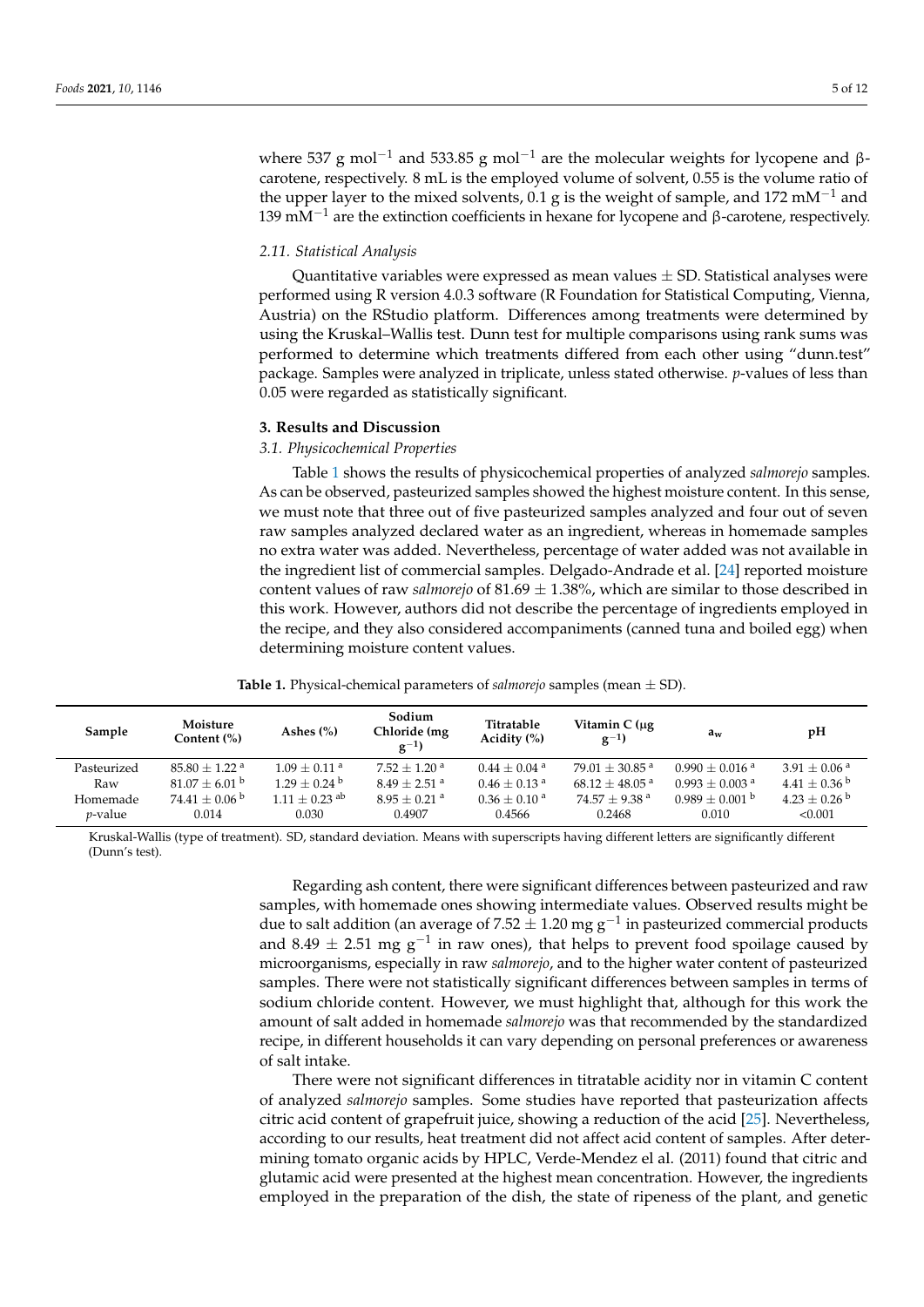and environmental factors might affect acid content of the vegetables [\[26\]](#page-10-5). Furthermore, it should be noted that all but one commercial sample declared to contain vinegar (in a proportion that was not stated in the label), which also might contribute to the acidity of the product. Homemade *salmorejo* was prepared without adding vinegar, which can explain the smaller value found for titratable acidity. When it comes to vitamin C, some authors have described a reduction in vitamin C content in tomato puree when subjected to high pressure treatment or pasteurization [\[27\]](#page-10-6), whereas others declared no differences after gazpacho (a traditional Spanish cold soup made of raw vegetables) samples underwent heat treatment [\[28\]](#page-10-7). Packaging also plays an important role, as losses in vitamin C are prevented when oxygen and light permeability are hampered, as happens when using Tetra Brik<sup>®</sup> system [\[26,](#page-10-5)[29\]](#page-10-8), thus avoiding enzymatic oxidation of ascorbic acid to dehydroascorbic acid. In this sense, it should be noted that all pasteurized samples analyzed were packaged using Tetra Brik<sup>®</sup> system whereas fresh ones did not. Regarding  $a_w$  values, although there were statistically significant differences between commercial and homemade samples, they were not meaningful from a technological perspective, as all average values were around 0.99, revealing that *salmorejo* would be a product highly susceptible to microbial spoilage were it not for its low pH value.

Finally, there were significant differences in pH values between raw (including homemade) and pasteurized samples. Pinilla et al. [\[28\]](#page-10-7) reported that pH values of commercial gazpacho were not affected by heat treatment, so observed differences might be attributed to ripeness of tomatoes or genetic differences linked to the variety of tomato employed in the recipe. Besides, pH values could also depend on other factors, such as the addition of different amounts of vinegar [\[26,](#page-10-5)[28,](#page-10-7)[30\]](#page-10-9).

## *3.2. Color Measurements*

Objective color values of *salmorejo* samples are shown in Table [2.](#page-6-0) Raw and homemade samples showed significantly higher lightness  $(L^*)$  and chroma  $(C)$ , and were redder than pasteurized ones, whereas hue (H) values were higher for pasteurized samples. During *salmorejo* preparation, olive oil must emulsify with tomato puree, which entails a change in color from red to orange. The size of oil droplets and their concentration influence the physical-chemical and sensory properties of the product. The larger the size of oil droplets, the lesser the L\* values and the higher the color of the emulsion. Similarly, emulsion brightness increases as concentration of oil droplets do [\[31\]](#page-10-10). This might explain the observed results, as raw *salmorejo* samples declared in the label higher oil content than pasteurized ones. On the other hand, color values are affected by heat treatment. In this sense, Sánchez-Moreno et al. [\[27\]](#page-10-6) reported losses in color in tomato puree samples after heating them at 70 °C for 30 s and at 90 °C for 1 min. Similarly, Shi et al. [\[32\]](#page-10-11) described a reduction in color in tomato juice that was accelerated by high temperatures and long treatments, mainly due to the degradation of lycopene. Nevertheless, Mirondo et al. [\[33\]](#page-10-12) reported that heat treatment did not have any effect on hue angle, L\* and a\* values in tomato juices and sauces. In this work, however, an increase in the values of hue angle, which is associated with an increase in the degree of browning [\[34\]](#page-10-13), as well as a reduction in a\* values, which might be associated with lycopene degradation, have been observed in pasteurized samples. Color differences (∆E) calculated from the recorded values were 6.30 and 1.48 for pasteurized and raw samples, respectively. It is assumed that an inexperienced observer might be able to differentiate two products when color difference is greater than 3.5. Thus, it could be stated that pasteurization treatment modifies the color of *salmorejo* in a way that it is perceptible to human eye [\[20\]](#page-9-18).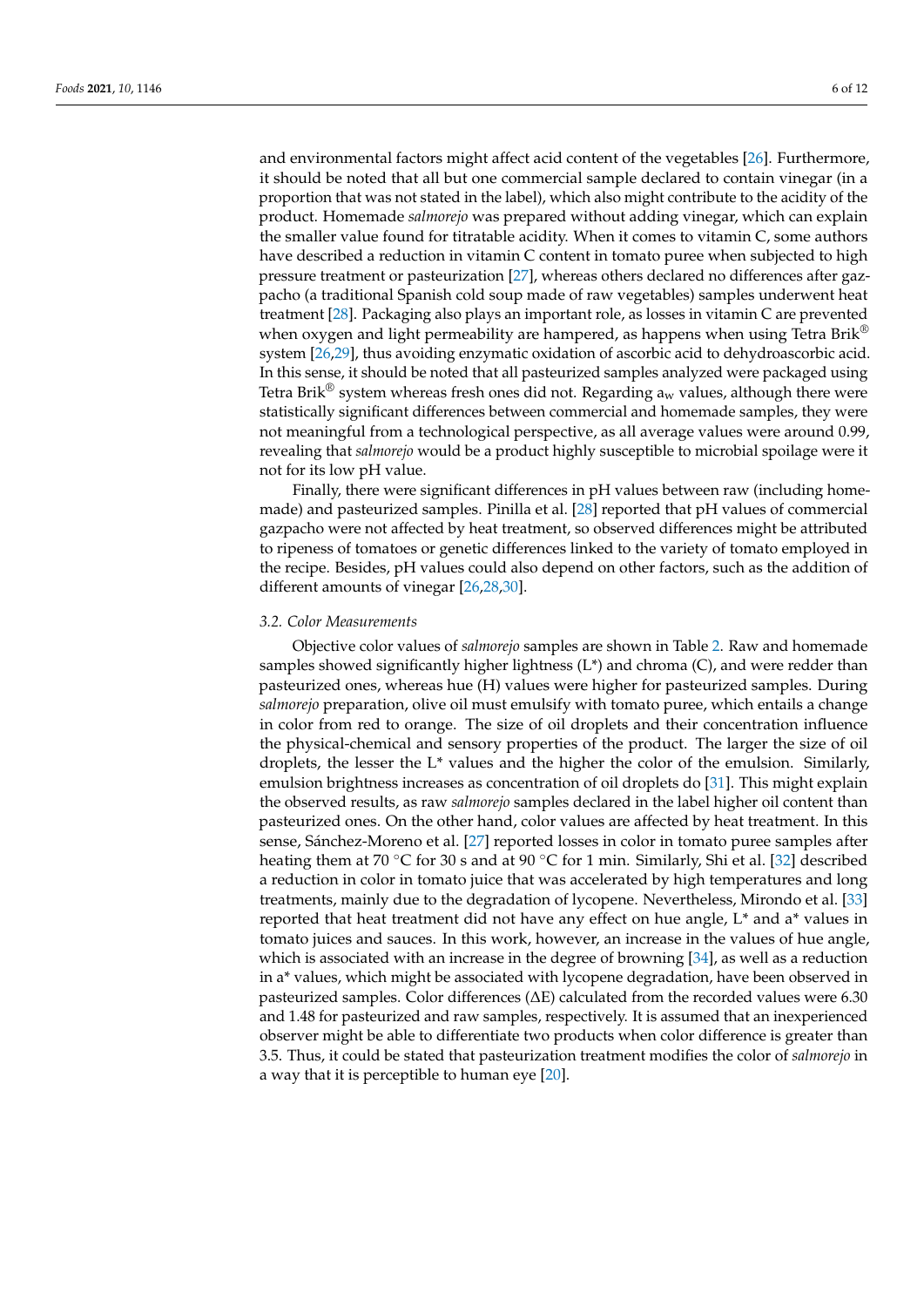<span id="page-6-0"></span>

| Sample          |                             | a*                          | $\mathbf{b}^*$              |                              |                            |
|-----------------|-----------------------------|-----------------------------|-----------------------------|------------------------------|----------------------------|
| Pasteurized     | $42.43 + 2.70$ <sup>a</sup> | $11.97 + 2.48$ <sup>a</sup> | $26.48 + 4.02$ <sup>a</sup> | $29.10 + 4.31$ <sup>a</sup>  | $1.15 + 0.07$ <sup>a</sup> |
| Raw             | $4465 + 222$                | $17.73 + 1.62^{\circ}$      | $26.08 + 5.10^{a}$          | $31.76 \pm 3.74$ b           | $0.96 + 0.13^{b}$          |
| Homemade        | $46.12 + 1.21$ b            | $17.07 + 3.63^{\circ}$      | $26.77 + 1.36$ <sup>a</sup> | $31.85 + 2.78$ <sup>ab</sup> | $1.01 + 0.09$ b            |
| <i>p</i> -value | 0.0004                      | < 0.001                     | 0.5602                      | 0.0409                       | < 0.001                    |

**Table 2.** CIE L\*a\*b\*, chroma (C) and hue (H) Color parameters of *salmorejo* samples (mean  $\pm$  SD).

Kruskal-Wallis (type of treatment). SD, standard deviation. Means with superscripts having different letters are significantly different (Dunn's test).

## *3.3. DPPH*• *Radical Scavenging Capacity*

Antioxidant activities of *salmorejo* extracts are presented in Table [3.](#page-6-1) It is noteworthy to mention that results differed depending on the solvent employed to perform the extraction. In this sense, when results were expressed per dry weight, it was observed that methanol extracts from pasteurized samples inhibited DPPH $\bullet$  radical to a larger extent than the ones from homemade samples, being raw samples' results somewhere in between. However, this effect was not observed after analyzing acetone extracts. Differences between solvents might be due to different antioxidant molecules being extracted in the process [\[35\]](#page-10-14). It has been described that thermal treatment might deactivate oxidative enzymes, preventing loss of antioxidant compounds, and the appearance of Maillard reaction products might also contribute to inhibit oxidative enzymes that cause enzymatic browning [\[36\]](#page-10-15). On the other hand, a cultivar-dependent decrease in antioxidant compounds has been observed after subjecting EVOO to heating, with tocopherols and polyphenols being largely affected. However, oleic acids, sterols, and squalene might be more stable against oxidation [\[37\]](#page-10-16). When expressing DPPH $\bullet$  values considering the water content of samples, it was observed that homemade *salmorejo* provided a higher content of antioxidant molecules when analyzing acetone extracts.

<span id="page-6-1"></span>**Table 3.** Radical scavenging activity (expressed in mg Trolox equivalent (TE) per g freeze dried sample or per g fresh weight) of *salmorejo* samples (mean ± SD).

|                 | DPPH (mg Trolox $g^{-1}$ DW)<br>(% Inhibition) |                              | DPPH (mg Trolox $g^{-1}$ FW)<br>(% Inhibition) |                              |
|-----------------|------------------------------------------------|------------------------------|------------------------------------------------|------------------------------|
| Sample          | Methanol                                       | Acetone                      | Methanol                                       | Acetone                      |
| Pasteurized     | $0.88 + 0.23$ <sup>a</sup>                     | $1.01 \pm 0.20$ <sup>a</sup> | $0.13 + 0.02$ <sup>a</sup>                     | $0.15 \pm 0.02$ <sup>a</sup> |
|                 | $(15.88 \pm 4.20)$                             | $(18.31 \pm 3.69)$           | $(2.35 \pm 0.38)$                              | $(2.75 \pm 0.38)$            |
| Raw             | $0.68 \pm 0.31$ <sup>ab</sup>                  | $0.82 \pm 0.33$ <sup>a</sup> | $0.11 \pm 0.03$ <sup>a</sup>                   | $0.14 \pm 0.04$ <sup>a</sup> |
|                 | $(12.22 \pm 5.57)$                             | $(14.86 \pm 5.89)$           | $(2.04 \pm 0.59)$                              | $(2.54 \pm 0.71)$            |
| Homemade        | $0.46 \pm 0.06^{\mathrm{b}}$                   | $0.78 \pm 0.11$ <sup>a</sup> | $0.12 \pm 0.01$ <sup>a</sup>                   | $0.20 \pm 0.03$ <sup>b</sup> |
|                 | $(8.25 \pm 1.04)$                              | $(14.19 \pm 2.03)$           | $(2.11 \pm 0.26)$                              | $(3.63 \pm 0.52)$            |
| <i>p</i> -value | 0.0377                                         | 0.1423                       | 0.2976                                         | 0.0057                       |

Kruskal-Wallis (type of treatment). SD, standard deviation. Means with superscripts having different letters are significantly different (Dunn's test). DW: dry weight; FW: fresh weight.

#### *3.4. Total Phenolic Content*

The total phenolic content (TPC) of *salmorejo* samples analyzed is summarized in Table [4.](#page-7-0) Results showed that there were not significant differences between TPC of raw and pasteurized freeze-dried samples. However, when TPC values were expressed considering moisture content of samples, statistically significant differences were found between raw and homemade samples on the one hand and pasteurized products on the other. These findings would imply that homemade and raw *salmorejo* samples are richer in polyphenols than pasteurized samples.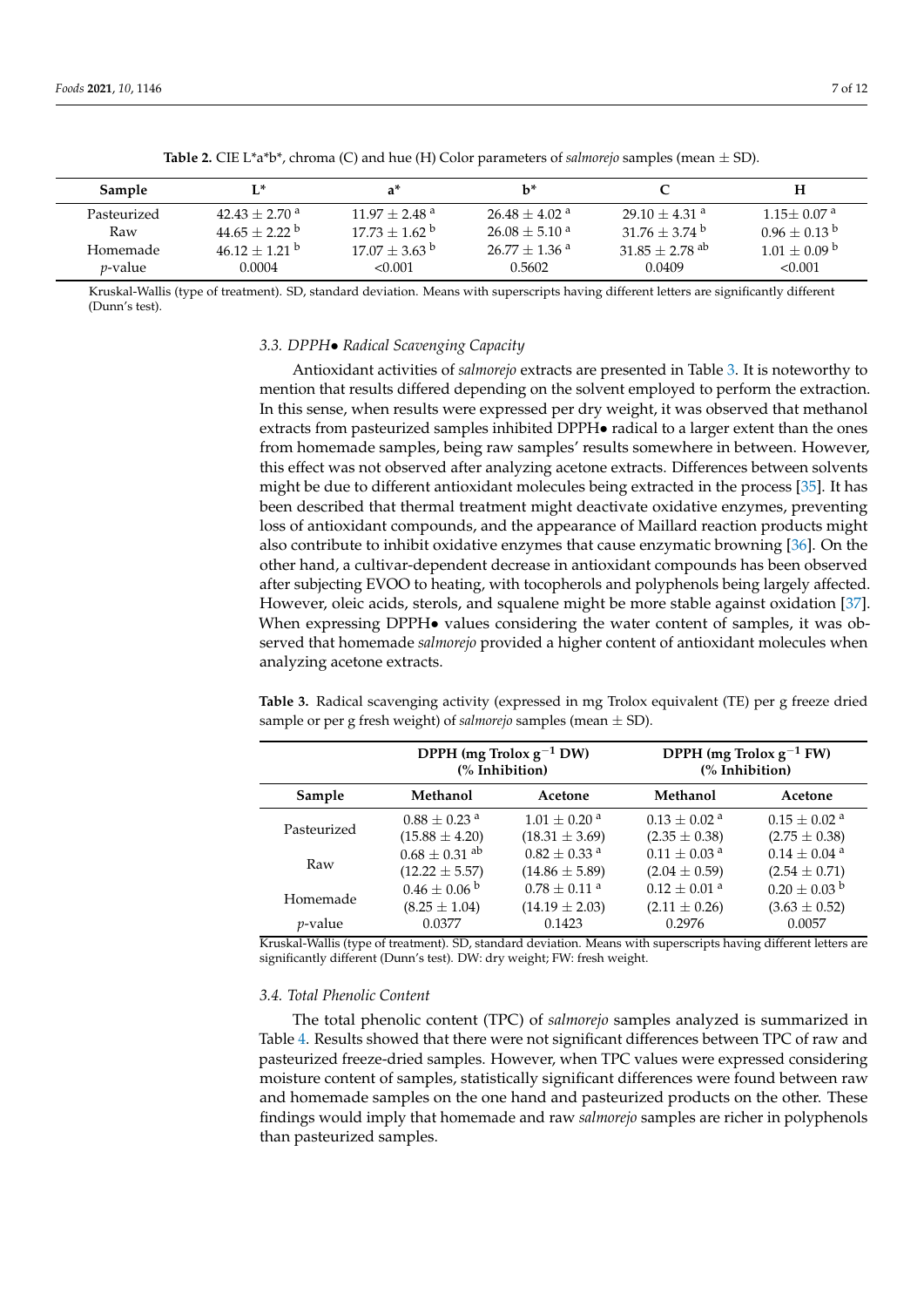|             |                            | TPC (mg $GAEg^{-1}DW$ )    | TPC (mg GAE $g^{-1}$ FW)     |                              |  |
|-------------|----------------------------|----------------------------|------------------------------|------------------------------|--|
| Sample      | Methanol                   | Acetone                    | Methanol                     | Acetone                      |  |
| Pasteurized | $1.83 + 0.44$ <sup>a</sup> | $1.59 + 0.33$ <sup>a</sup> | $0.27 \pm 0.04$ a            | $0.24 + 0.03$ <sup>a</sup>   |  |
| Raw         | $1.89 + 0.60$ <sup>a</sup> | $1.77 + 0.43$ <sup>a</sup> | $0.31 \pm 0.06^{\mathrm{b}}$ | $0.30 \pm 0.05^{\mathrm{b}}$ |  |
| Homemade    | $1.42 + 0.16$ <sup>a</sup> | $1.34 + 0.06$ <sup>a</sup> | $0.36 \pm 0.04^{\mathrm{b}}$ | $0.34 \pm 0.02$ <sup>b</sup> |  |
| $p$ -value  | 0.5037                     | 0.1309                     | 0.0048                       | 0.0026                       |  |

<span id="page-7-0"></span>**Table 4.** Average content of total polyphenols (mg gallic acid equivalent (GAE) per g freeze dried sample or per g fresh weight) of *salmorejo* samples (mean ± SD).

Kruskal-Wallis (type of treatment). SD, standard deviation. Means with superscripts having different letters are significantly different (Dunn's test). DW: dry weight; FW: fresh weight.

According to the standardized recipe of *salmorejo*, tomato makes up approximately 75% of the product, bread accounts for slightly less than 15%, and olive oil amounts to around 8%. TPC values for raw tomato published in Phenol-Explorer database are in the range of 0.45 ± 0.16 mg g−<sup>1</sup> FW [\[38\]](#page-10-17). Thus, considering the abundance of tomato in *salmorejo*, which is the main source of phenolic compounds in the product, TPC values obtained in the present research work are within the range of expected results. Although "plum tomato" is the recommended variety to prepare the recipe, different tomato cultivars are frequently employed, which could alter the quantity of phenolic compounds provided by *salmorejo*, as phenolic content of tomatoes is influenced by genotype and agronomic, geographical and seasonal factors, by the degree of ripeness in fruits, by solar UV radiation available, and by whether the skin and seeds of fruits are removed during the processing [\[39–](#page-10-18)[41\]](#page-10-19). Content in phenolic compounds is also influenced by the type of olive oil used in the preparation. In this sense, the use of EVOO (the one thoroughly recommended in the recipe) would increase the provision of phenols in comparison to refined olive oil or different vegetable oils [\[42\]](#page-10-20). Virgin olive oil (VOO) is obtained from olives only by mechanical-physical processes, and without additional refining. When VOO has no defects from an organoleptic point of view, and its acidity level do not exceed 0.8%, it is considered EVOO. EVOO has the highest content in polyphenols. On the other hand, phenolic compounds and to lesser degree squalene are lost during refining process [\[38](#page-10-17)[,43\]](#page-10-21). The content of phenolic compounds in other different cold-pressed plant oils can be found in the work of Siger et al. (2008) [\[43\]](#page-10-21). Furthermore, it should be noted that the addition of oil to tomato matrix appears to enhance the extraction of phenolic compounds, leading to higher phenolic content in tomato sauces [\[44,](#page-10-22)[45\]](#page-10-23). Regarding commercial products, differences in the proportion of ingredients used in the recipe might explain the heterogeneity of results. Unfortunately, the percentage of ingredients was not always declared on the label, which together with the addition of non-traditional ingredients, such as pepper, onion, etc., made it difficult to ascribe observed differences in TPC values to a single variable.

When it comes to the influence of thermal treatment over TPC, Perez-Conesa et al. [\[46\]](#page-10-24) described a reduction in TPC of tomato puree when food products underwent pasteurization at 98  $\degree$ C for 40 s. Comparable results were obtained by Pinilla et al. [\[28\]](#page-10-7), who found higher TPC in slight pasteurized (70  $°C$ , 30 s) gazpacho samples than in traditional pasteurized (92 to 95 ◦C, 1 min) gazpacho samples. Vallverdú-Queralt et al. [\[18\]](#page-9-16), observed a general reduction of phenolics in tomato sauces during cooking process, except for caffeic acid and tyrosol. However, Gahler et al. [\[47\]](#page-11-0) reported an increase in TPC in tomato products after heat treatments, and Dewanto et al. [\[48\]](#page-11-1) showed that thermal processing at 88  $\degree$ C for 2, 15, and 30 min did not produce significant changes in TPC of tomato. Martínez-Huélamo et al. [\[45\]](#page-10-23) have reported an increase in the bioaccessibility, extractability and bioavailability of phenolics from tomato after mechanical and thermal treatments, probably due to the release of phenolics from the matrix through breakdown of cellular constituents and the inactivation of oxidative and hydrolytic enzymes released by cell disruption.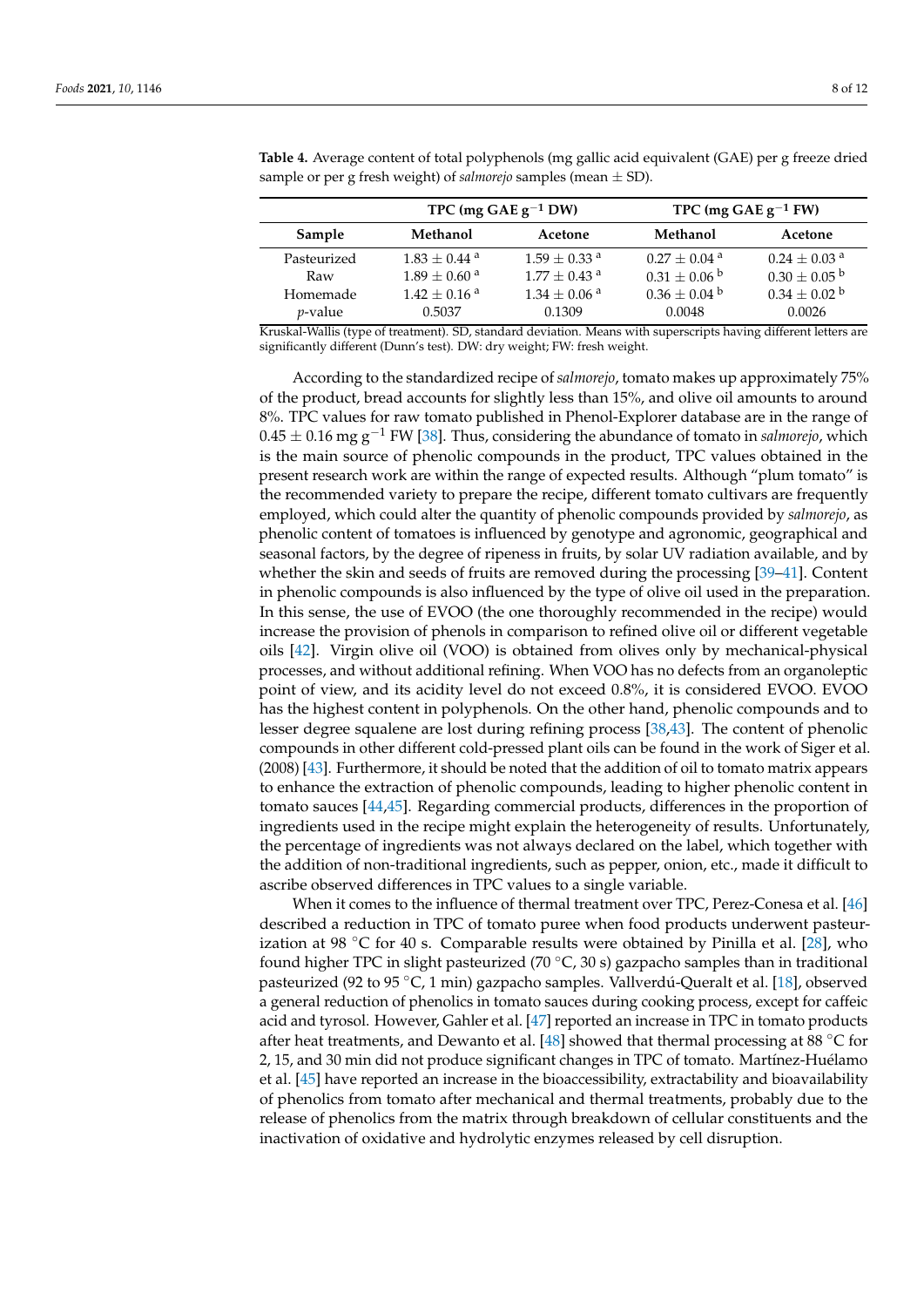## *3.5. Lycopene and β-Carotene Content*

Lycopene and β-carotene content of *salmorejo* samples is presented in Table [5.](#page-8-0) Obtained results indicated that raw samples had a larger lycopene content that pasteurized samples. Loses in lycopene content have been reported when tomato and oil mixtures are heated at temperatures above 100 °C. The presence of oil, which solubilizes crystalline lycopene, makes it more susceptible to thermal degradation. Furthermore, intense mechanical treatment of tomatoes makes lycopene less protected by the food matrix, and thus more sensible to isomerization [\[49\]](#page-11-2). Lycopene content of *salmorejo* is also influenced by manufacturing process: tomato peel contains more lycopene than tomato pulp. Therefore, if peel is not removed, the final lycopene content of *salmorejo* would be higher [\[50\]](#page-11-3). It should also be noted that lycopene content is influenced by tomato variety, state of ripeness of the fruit, and date of harvesting [\[51\]](#page-11-4).

<span id="page-8-0"></span>**Table 5.** Lycopene and β-carotene content (expressed in mg lycopene or β-carotene per g freeze-dried sample or per g fresh weight) of *salmorejo* samples (mean ± SD).

| Sample      | Lycopene (mg<br>$kg^{-1}$ DW) | Lycopene (mg<br>$kg^{-1}$ FW)  | $\beta$ -Carotene (mg<br>$kg^{-1}$ DW) | $\beta$ -Carotene (mg<br>$kg^{-1}$ FW) |
|-------------|-------------------------------|--------------------------------|----------------------------------------|----------------------------------------|
| Pasteurized | $47.82 + 22.84$ <sup>a</sup>  | $6.67 + 2.99$ <sup>a</sup>     | 22.06 $\pm$ 5.17 a                     | $3.10 \pm 0.61$ <sup>a</sup>           |
| Raw         | $165.80 \pm 87.60$ b          | $28.07 \pm 8.06^{\mathrm{b}}$  | $26.84 \pm 6.79$ a                     | $4.82 \pm 1.03$ b                      |
| Homemade    | $115.90 \pm 69.39$ ab         | $29.64 \pm 17.70^{\mathrm{b}}$ | $22.98 \pm 5.74$ a                     | $5.88 \pm 1.46^{\circ b}$              |
| $p$ -value  | 0.0002                        | < 0.001                        | 0.1694                                 | 0.0013                                 |

Kruskal-Wallis (type of treatment). SD, standard deviation. Means with superscripts having different letters are significantly different (Dunn's test). DW: dry weight; FW: fresh weight.

On the other hand, according to results shown in Table [5,](#page-8-0) β-carotene content of *salmorejo* samples was not influenced by heat treatment. However, when the total amount of water of the product was considered, raw *salmorejo* samples would supply a larger amount of β-carotene. β-Carotene, the second main carotenoid in tomato after lycopene, seems to be stable during the thermal treatment of tomato paste [\[52\]](#page-11-5). Georgé et al. [\[53\]](#page-11-6) did not find processing to affect carotenoid content in red tomatoes. Similarly, Perez-Conesa et al. [\[46\]](#page-10-24) found that a vapor stream at 82 ℃ for 2 min of tomato puree did not affect the content of lycopene or β-carotene, and Abdul-Hammed et al. [\[54\]](#page-11-7) agreed that lycopene and β-carotene are better retained when heat-treating tomato paste at low-temperature and short-time, reporting a severe reduction of both components after heating tomato paste at 120 °C for 90 min.

## **4. Conclusions**

This study has strengths and limitations. Among the latter, it should be mentioned that to properly compare the effects of heat treatment on physicochemical and functional properties of *salmorejo*, home-made samples should have undergone different treatment conditions to produce equivalent time-temperature profiles to mimic those performed in the industry, as for example described in Anese et al. (2002) [\[55\]](#page-11-8). Secondly, in depth analysis of methanolic and acetonic extracts would be necessary to offer a complete explanation which join all the results showed in our study.

In conclusion, this work provides a deeper understanding on the physical-chemical and functional properties of commercial raw and pasteurized *salmorejo* that can be purchased in Spanish supermarkets and compares them with homemade *salmorejo* samples. Pasteurized samples analyzed showed differences that could be ascribed to an extra addition of water in the recipe. Furthermore, main differences attributed to heat treatment entailed changes in color parameters and losses in lycopene content. From the food industry standpoint, color is a key attribute that determines consumers acceptance of a product, and potential buyers might reject goods that no longer preserve qualities associated with homemade ones. Other differences found between samples could be due to the addition of ingredients such as vinegar, which might affect pH values. Obtained data also suggest that the use of EVOO resulted in a higher supply of antioxidant molecules, as can be assessed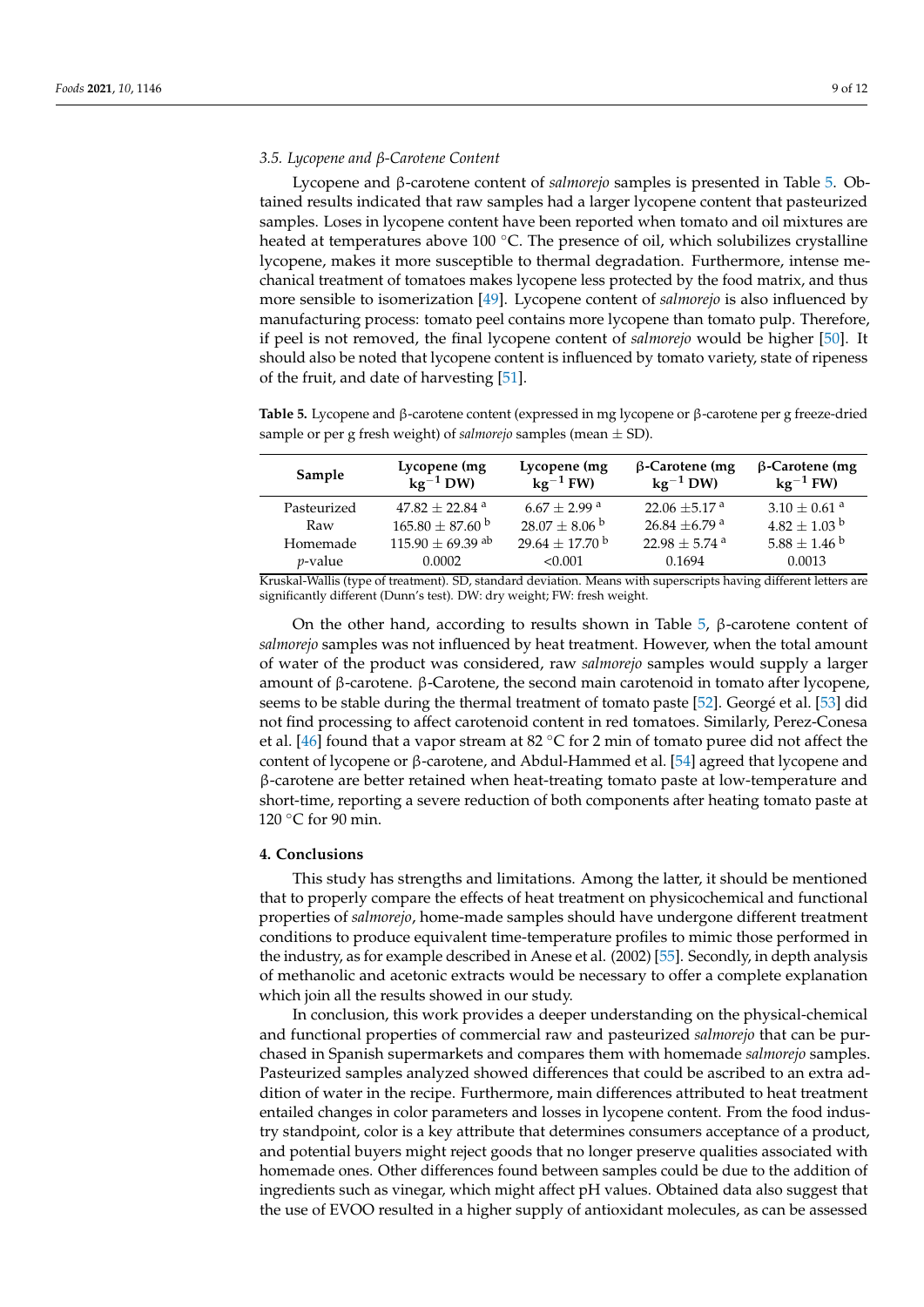when comparing commercial samples to homemade ones, thus the importance of checking the list of ingredients to ascertain the percentage as well as the type of oil employed in the recipe prior to purchasing the product. Further studies are needed to separate the effects of thermal treatment from those of the ingredients themselves.

**Author Contributions:** M.V. and R.G. conceived the idea and designed this study. They also participate in the data interpretation, review, and editing of the manuscript. S.d.l.C.-A. performed the experimental stage and wrote the manuscript. All authors have read and agreed to the published version of the manuscript.

**Funding:** This research received no external funding.

**Conflicts of Interest:** The authors declare no conflict of interest.

# **References**

- <span id="page-9-0"></span>1. WHO. Global Health Estimates 2016: Estimated Deaths by Age, Sex and Cause (Top 20). Available online: [http://www.who.int/](http://www.who.int/healthinfo/global_burden_disease/en/) [healthinfo/global\\_burden\\_disease/en/](http://www.who.int/healthinfo/global_burden_disease/en/) (accessed on 1 February 2020).
- <span id="page-9-1"></span>2. Delgado-Lista, J.; Pérez-Martínez, P.; García-Rios, A.; Pérez-Caballero, A.I.; Pérez-Jiménez, F.; López-Miranda, J. Mediterranean Diet and Cardiovascular Risk: Beyond Traditional Risk Factors. *Crit. Rev. Food Sci. Nutr.* **2016**, *56*, 788–801. [\[CrossRef\]](http://doi.org/10.1080/10408398.2012.726660) [\[PubMed\]](http://www.ncbi.nlm.nih.gov/pubmed/25118147)
- <span id="page-9-2"></span>3. Boeing, H.; Bechthold, A.; Bub, A.; Ellinger, S.; Haller, D.; Kroke, A.; Leschik-Bonnet, E.; Müller, M.J.; Oberritter, H.; Schulze, M.; et al. Critical Review: Vegetables and Fruit in the Prevention of Chronic Diseases. *Eur. J. Nutr.* **2012**, *51*, 637–663. [\[CrossRef\]](http://doi.org/10.1007/s00394-012-0380-y) [\[PubMed\]](http://www.ncbi.nlm.nih.gov/pubmed/22684631)
- <span id="page-9-3"></span>4. Martínez-González, M.A.; Salas-Salvadó, J.; Estruch, R.; Corella, D.; Fitó, M.; Ros, E. Benefits of the Mediterranean Diet: Insights from the PREDIMED Study. *Prog. Cardiovasc. Dis.* **2015**, *58*, 50–60. [\[CrossRef\]](http://doi.org/10.1016/j.pcad.2015.04.003) [\[PubMed\]](http://www.ncbi.nlm.nih.gov/pubmed/25940230)
- <span id="page-9-4"></span>5. Tresserra-Rimbau, A.; Rimm, E.B.; Medina-Remón, A.; Martínez-González, M.A.; de la Torre, R.; Corella, D.; Salas-Salvadó, J.; Gómez-Gracia, E.; Lapetra, J.; Arós, F.; et al. Inverse Association between Habitual Polyphenol Intake and Incidence of Cardiovascular Events in the PREDIMED Study. *Nutr. Metab. Cardiovasc. Dis.* **2014**, *24*, 639–647. [\[CrossRef\]](http://doi.org/10.1016/j.numecd.2013.12.014)
- <span id="page-9-5"></span>6. Tresserra-Rimbau, A.; Rimm, E.B.; Medina-Remón, A.; Martínez-González, M.A.; López-Sabater, M.C.; Covas, M.I.; Corella, D.; Salas-Salvadó, J.; Gómez-Gracia, E.; Lapetra, J.; et al. Polyphenol Intake and Mortality Risk: A Re-Analysis of the PREDIMED Trial. *BMC Med.* **2014**, *12*, 77. [\[CrossRef\]](http://doi.org/10.1186/1741-7015-12-77)
- <span id="page-9-6"></span>7. Medina-Remón, A.; Tresserra-Rimbau, A.; Pons, A.; Tur, J.A.; Martorell, M.; Ros, E.; Buil-Cosiales, P.; Sacanella, E.; Covas, M.I.; Corella, D.; et al. Effects of Total Dietary Polyphenols on Plasma Nitric Oxide and Blood Pressure in a High Cardiovascular Risk Cohort. The PREDIMED Randomized Trial. *Nutr. Metab. Cardiovasc. Dis.* **2015**, *25*, 60–67. [\[CrossRef\]](http://doi.org/10.1016/j.numecd.2014.09.001)
- <span id="page-9-7"></span>8. Valls-Pedret, C.; Sala-Vila, A.; Serra-Mir, M.; Corella, D.; de la Torre, R.; Martínez-González, M.Á.; Martínez-Lapiscina, E.H.; Fitó, M.; Pérez-Heras, A.; Salas-Salvadó, J.; et al. Mediterranean Diet and Age-Related Cognitive Decline. *JAMA Intern. Med.* **2015**, *175*, 1094–1103. [\[CrossRef\]](http://doi.org/10.1001/jamainternmed.2015.1668) [\[PubMed\]](http://www.ncbi.nlm.nih.gov/pubmed/25961184)
- <span id="page-9-8"></span>9. Moreno Rojas, R.; Moreno Ortega, A.; Medina Canalejo, L.M.; Vioque Amor, M.; Cámara Martos, F. Bases para la estandarización y valoración nutricional del salmorejo cordobés: Estudio sobre el salmorejo en los establecimientos de restauración de Córdoba. *Nutr. Hosp.* **2016**, *33*, 111–117. [\[CrossRef\]](http://doi.org/10.20960/nh.38)
- <span id="page-9-9"></span>10. O'Kennedy, N.; Raederstorff, D.; Duttaroy, A.K. Fruitflow®: The First European Food Safety Authority-Approved Natural Cardio-Protective Functional Ingredient. *Eur. J. Nutr.* **2017**, *56*, 461–482. [\[CrossRef\]](http://doi.org/10.1007/s00394-016-1265-2)
- <span id="page-9-10"></span>11. Sahana, K. Lycopene as an Antioxidant and Its Medicinal Uses. *Res. J. Pharm. Technol.* **2015**, *8*, 1043. [\[CrossRef\]](http://doi.org/10.5958/0974-360X.2015.00178.X)
- <span id="page-9-11"></span>12. Dhawan, V.; Jain, S. Garlic Supplementation Prevents Oxidative DNA Damage in Essential Hypertension. *Mol. Cell. Biochem.* **2005**, *275*, 85–94. [\[CrossRef\]](http://doi.org/10.1007/s11010-005-0824-2) [\[PubMed\]](http://www.ncbi.nlm.nih.gov/pubmed/16335787)
- <span id="page-9-12"></span>13. Shouk, R.; Abdou, A.; Shetty, K.; Sarkar, D.; Eid, A.H. Mechanisms Underlying the Antihypertensive Effects of Garlic Bioactives. *Nutr. Res.* **2014**, *34*, 106–115. [\[CrossRef\]](http://doi.org/10.1016/j.nutres.2013.12.005) [\[PubMed\]](http://www.ncbi.nlm.nih.gov/pubmed/24461311)
- <span id="page-9-13"></span>14. Yubero-Serrano, E.M.; Lopez-Moreno, J.; Gomez-Delgado, F.; Lopez-Miranda, J. Extra Virgin Olive Oil: More than a Healthy Fat. *Eur. J. Clin. Nutr.* **2019**, *72*, 8–17. [\[CrossRef\]](http://doi.org/10.1038/s41430-018-0304-x) [\[PubMed\]](http://www.ncbi.nlm.nih.gov/pubmed/30487558)
- 15. Tripoli, E.; Giammanco, M.; Tabacchi, G.; Majo, D.D.; Giammanco, S.; Guardia, M.L. The Phenolic Compounds of Olive Oil: Structure, Biological Activity and Beneficial Effects on Human Health. *Nutr. Res. Rev.* **2005**, *18*, 98–112. [\[CrossRef\]](http://doi.org/10.1079/NRR200495)
- <span id="page-9-14"></span>16. Abenavoli, L.; Milanović, M.; Milić, N.; Luzza, F.; Giuffrè, A.M. Olive Oil Antioxidants and Non-Alcoholic Fatty Liver Disease. *Expert Rev. Gastroenterol. Hepatol.* **2019**, *13*, 739–749. [\[CrossRef\]](http://doi.org/10.1080/17474124.2019.1634544) [\[PubMed\]](http://www.ncbi.nlm.nih.gov/pubmed/31215262)
- <span id="page-9-15"></span>17. van Boekel, M.; Fogliano, V.; Pellegrini, N.; Stanton, C.; Scholz, G.; Lalljie, S.; Somoza, V.; Knorr, D.; Jasti, P.R.; Eisenbrand, G. A Review on the Beneficial Aspects of Food Processing. *Mol. Nutr. Food Res.* **2010**, *54*, 1215–1247. [\[CrossRef\]](http://doi.org/10.1002/mnfr.200900608) [\[PubMed\]](http://www.ncbi.nlm.nih.gov/pubmed/20725924)
- <span id="page-9-16"></span>18. Vallverdú-Queralt, A.; Medina-Remón, A.; Casals-Ribes, I.; Andres-Lacueva, C.; Waterhouse, A.L.; Lamuela-Raventos, R.M. Effect of Tomato Industrial Processing on Phenolic Profile and Hydrophilic Antioxidant Capacity. *LWT Food Sci. Technol.* **2012**, *47*, 154–160. [\[CrossRef\]](http://doi.org/10.1016/j.lwt.2011.12.020)
- <span id="page-9-17"></span>19. AOAC International (Ed.) *Official Methods of Analysis of AOAC International*, 17th ed.; AOAC International: Gaithersburg, MD, USA, 2000; ISBN 0-935584-67-6.
- <span id="page-9-18"></span>20. Mokrzycki, W.S.; Tatol, M. Colour Difference Delta E—A Survey. *Mach. Graph. Vis.* **2011**, *20*, 383–412.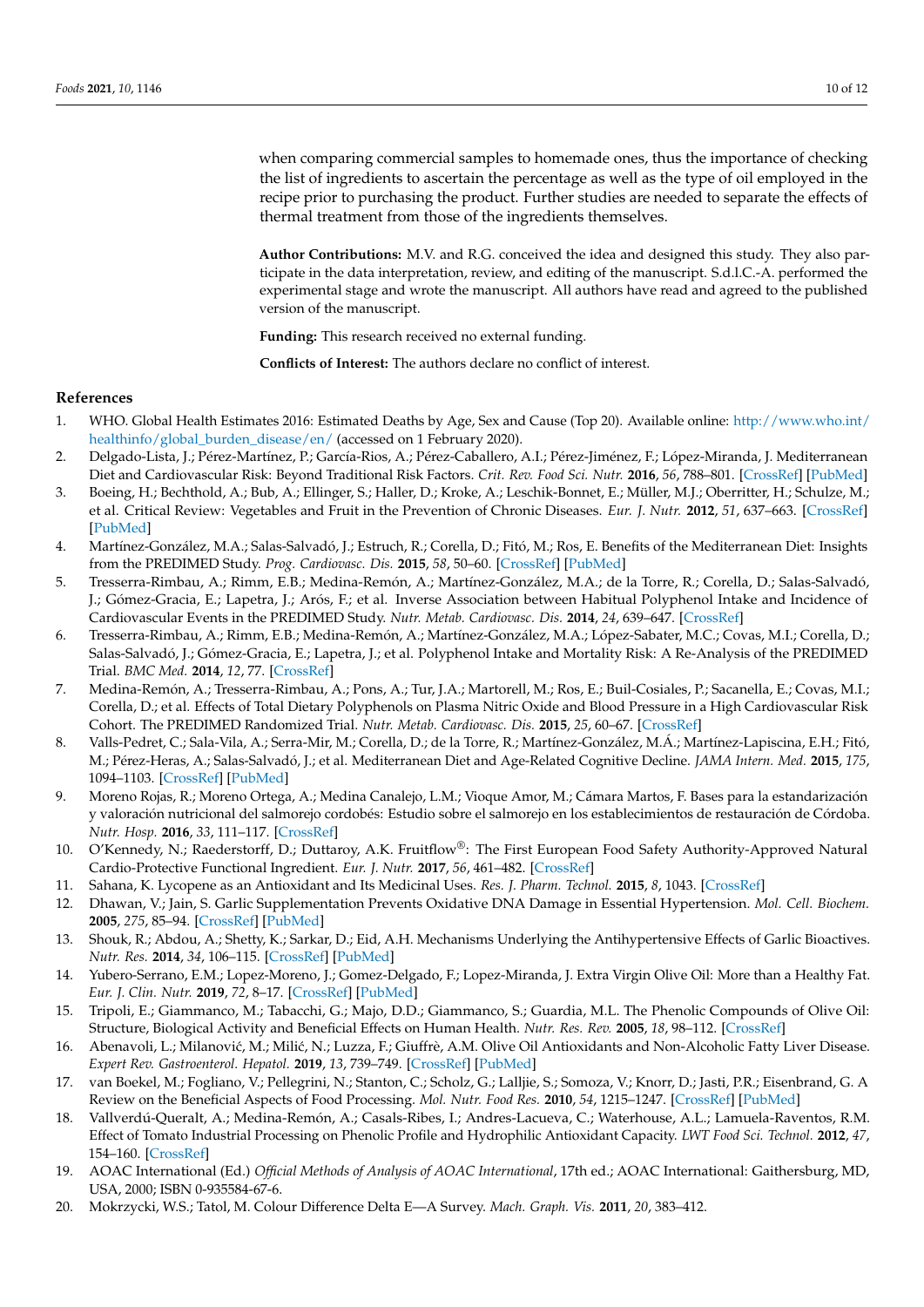- <span id="page-10-0"></span>21. Skrede, G.; Larsen, V.; Aaby, K.; Jørgensen, A.; Birkeland, S.-E. Antioxidative Properties of Commercial Fruit Preparations and Stability of Bilberry and Black Currant Extracts in Milk Products. *J. Food Sci.* **2006**, *69*, S351–S356. [\[CrossRef\]](http://doi.org/10.1111/j.1365-2621.2004.tb09948.x)
- <span id="page-10-1"></span>22. Muniandy, P.; Shori, A.B.; Baba, A.S. Influence of Green, White and Black Tea Addition on the Antioxidant Activity of Probiotic Yogurt during Refrigerated Storage. *Food Packag. Shelf Life* **2016**, *8*, 1–8. [\[CrossRef\]](http://doi.org/10.1016/j.fpsl.2016.02.002)
- <span id="page-10-2"></span>23. Darsan, S.P.; Reshma, J.K.; Mathew, A. Estimation of Lycopene Content in Different Tomato Varieties and Its Commercial Products. *Asian J. Environ. Sci.* **2013**, *8*, 122–124.
- <span id="page-10-3"></span>24. Delgado-Andrade, C.; Morales, F.J.; Seiquer, I.; Pilar Navarro, M. Maillard Reaction Products Profile and Intake from Spanish Typical Dishes. *Food Res. Int.* **2010**, *43*, 1304–1311. [\[CrossRef\]](http://doi.org/10.1016/j.foodres.2010.03.018)
- <span id="page-10-4"></span>25. Igual, M.; García-Martínez, E.; Camacho, M.M.; Martínez-Navarrete, N. Effect of Thermal Treatment and Storage on the Stability of Organic Acids and the Functional Value of Grapefruit Juice. *Food Chem.* **2010**, *118*, 291–299. [\[CrossRef\]](http://doi.org/10.1016/j.foodchem.2009.04.118)
- <span id="page-10-5"></span>26. Méndez, C.M.V.; Rodríguez-Rodríguez, E.M.; Romero, C.D.; Mata, M.C.S.; González, M.C.M.; Isasa, M.E.T. Vitamin C and Organic Acid Contents in Spanish "Gazpacho" Soup Related to the Vegetables Used for Its Elaboration Process. *CyTA J. Food* **2011**, *9*, 71–76. [\[CrossRef\]](http://doi.org/10.1080/19476331003654393)
- <span id="page-10-6"></span>27. Sánchez-Moreno, C.; Plaza, L.; De Ancos, B.; Cano, M.P. Impact of High-Pressure and Traditional Thermal Processing of Tomato Purée on Carotenoids, Vitamin C and Antioxidant Activity. *J. Sci. Food Agric.* **2006**, *86*, 171–179. [\[CrossRef\]](http://doi.org/10.1002/jsfa.2321)
- <span id="page-10-7"></span>28. Pinilla, M.; Plaza, L.; Sónchez-Moreno, C.; De Ancos, B.; Cano, M.P. Hydrophilic and Lipophilic Antioxidant Capacities of Commercial Mediterranean Vegetable Soups (Gazpachos). *J. Food Sci.* **2006**, *70*, S60–S65. [\[CrossRef\]](http://doi.org/10.1111/j.1365-2621.2005.tb09066.x)
- <span id="page-10-8"></span>29. Sánchez-Moreno, C.; Plaza, L.; de Ancos, B.; Cano, M.P. Nutritional Characterisation of Commercial Traditional Pasteurised Tomato Juices: Carotenoids, Vitamin C and Radical-Scavenging Capacity. *Food Chem.* **2006**, *98*, 749–756. [\[CrossRef\]](http://doi.org/10.1016/j.foodchem.2005.07.015)
- <span id="page-10-9"></span>30. Anthon, G.; Strange, M.; Barrett, D. Changes in PH, Acids, Sugars and Other Quality Parameters during Extended Vine Holding of Ripe Processing Tomatoes. *J. Sci. Food Agric.* **2011**, *91*, 1175–1181. [\[CrossRef\]](http://doi.org/10.1002/jsfa.4312)
- <span id="page-10-10"></span>31. Chantrapornchai, W.; Clydesdale, F.; McClements, D.J. Influence of Droplet Characteristics on the Optical Properties of Colored Oil-in-Water Emulsions. *Colloids Surf. Physicochem. Eng. Asp.* **1999**, *155*, 373–382. [\[CrossRef\]](http://doi.org/10.1016/S0927-7757(99)00004-7)
- <span id="page-10-11"></span>32. Shi, J.; Le Maguer, M. Lycopene in Tomatoes: Chemical and Physical Properties Affected by Food Processing. *Crit. Rev. Biotechnol.* **2000**, *20*, 293–334. [\[CrossRef\]](http://doi.org/10.1080/07388550091144212)
- <span id="page-10-12"></span>33. Mirondo, R.; Barringer, S. Improvement of Flavor and Viscosity in Hot and Cold Break Tomato Juice and Sauce by Peel Removal. *J. Food Sci.* **2015**, *80*, S171–S179. [\[CrossRef\]](http://doi.org/10.1111/1750-3841.12725)
- <span id="page-10-13"></span>34. Delgado-Andrade, C.; Seiquer, I.; Navarro, M.P.; Morales, F.J. Maillard Reaction Indicators in Diets Usually Consumed by Adolescent Population. *Mol. Nutr. Food Res.* **2007**, *51*, 341–351. [\[CrossRef\]](http://doi.org/10.1002/mnfr.200600070) [\[PubMed\]](http://www.ncbi.nlm.nih.gov/pubmed/17309116)
- <span id="page-10-14"></span>35. Bey, M.; Hayette, L.; Zina, M. Antioxidant Activity of Eight Tomato *Lycopersicon esculentum* L.) Varieties Grown in Algeria. *J. Food Technol. Res.* **2014**, *1*, 133–145. [\[CrossRef\]](http://doi.org/10.18488/journal.58/2014.1.2/58.2.133.145)
- <span id="page-10-15"></span>36. Mogol, B.A.; Yildirim, A.; Gökmen, V. Inhibition of Enzymatic Browning in Actual Food Systems by the Maillard Reaction Products. *J. Sci. Food Agric.* **2010**, *90*, 2556–2562. [\[CrossRef\]](http://doi.org/10.1002/jsfa.4118) [\[PubMed\]](http://www.ncbi.nlm.nih.gov/pubmed/20690142)
- <span id="page-10-16"></span>37. Allouche, Y.; Jiménez, A.; Gaforio, J.J.; Uceda, M.; Beltrán, G. How Heating Affects Extra Virgin Olive Oil Quality Indexes and Chemical Composition. *J. Agric. Food Chem.* **2007**, *55*, 9646–9654. [\[CrossRef\]](http://doi.org/10.1021/jf070628u) [\[PubMed\]](http://www.ncbi.nlm.nih.gov/pubmed/17935291)
- <span id="page-10-17"></span>38. Neveu, V.; Perez-Jiménez, J.; Vos, F.; Crespy, V.; du Chaffaut, L.; Mennen, L.; Knox, C.; Eisner, R.; Cruz, J.; Wishart, D.; et al. Phenol-Explorer: An Online Comprehensive Database on Polyphenol Contents in Foods. *Database* **2010**, *2010*. [\[CrossRef\]](http://doi.org/10.1093/database/bap024) [\[PubMed\]](http://www.ncbi.nlm.nih.gov/pubmed/20428313)
- <span id="page-10-18"></span>39. Martí, R.; Leiva-Brondo, M.; Lahoz, I.; Campillo, C.; Cebolla-Cornejo, J.; Roselló, S. Polyphenol and L-Ascorbic Acid Content in Tomato as Influenced by High Lycopene Genotypes and Organic Farming at Different Environments. *Food Chem.* **2018**, *239*, 148–156. [\[CrossRef\]](http://doi.org/10.1016/j.foodchem.2017.06.102)
- 40. Luthria, D.L.; Mukhopadhyay, S.; Krizek, D.T. Content of Total Phenolics and Phenolic Acids in Tomato (*Lycopersicon esculentum* Mill.) Fruits as Influenced by Cultivar and Solar UV Radiation. *J. Food Compos. Anal.* **2006**, *19*, 771–777. [\[CrossRef\]](http://doi.org/10.1016/j.jfca.2006.04.005)
- <span id="page-10-19"></span>41. Toor, R.K.; Savage, G.P. Antioxidant Activity in Different Fractions of Tomatoes. *Food Res. Int.* **2005**, *38*, 487–494. [\[CrossRef\]](http://doi.org/10.1016/j.foodres.2004.10.016)
- <span id="page-10-20"></span>42. Owen, R.W.; Mier, W.; Giacosa, A.; Hull, W.E.; Spiegelhalder, B.; Bartsch, H. Phenolic Compounds and Squalene in Olive Oils: The Concentration and Antioxidant Potential of Total Phenols, Simple Phenols, Secoiridoids, Lignansand Squalene. *Food Chem. Toxicol.* **2000**, *38*, 647–659. [\[CrossRef\]](http://doi.org/10.1016/S0278-6915(00)00061-2)
- <span id="page-10-21"></span>43. Siger, A.; Nogala-Kalucka, M.; Lampart-Szczapa, E. The Content and Antioxidant Activity of Phenolic Compounds in Cold-Pressed Plant Oils. *J. Food Lipids* **2008**, *15*, 137–149. [\[CrossRef\]](http://doi.org/10.1111/j.1745-4522.2007.00107.x)
- <span id="page-10-22"></span>44. Vallverdú-Queralt, A.; Regueiro, J.; Rinaldi De Alvarenga, J.F.; Torrado, X.; Lamuela-Raventos, R.M. Home Cooking and Phenolics: Effect of Thermal Treatment and Addition of Extra Virgin Olive Oil on the Phenolic Profile of Tomato Sauces. *J. Agric. Food Chem.* **2014**, *62*, 3314–3320. [\[CrossRef\]](http://doi.org/10.1021/jf500416n) [\[PubMed\]](http://www.ncbi.nlm.nih.gov/pubmed/24650040)
- <span id="page-10-23"></span>45. Martínez-Huélamo, M.; Tulipani, S.; Estruch, R.; Escribano, E.; Illán, M.; Corella, D.; Lamuela-Raventós, R.M. The Tomato Sauce Making Process Affects the Bioaccessibility and Bioavailability of Tomato Phenolics: A Pharmacokinetic Study. *Food Chem.* **2015**, *173*, 864–872. [\[CrossRef\]](http://doi.org/10.1016/j.foodchem.2014.09.156)
- <span id="page-10-24"></span>46. Pérez-Conesa, D.; García-Alonso, J.; García-Valverde, V.; Iniesta, M.D.; Jacob, K.; Sánchez-Siles, L.M.; Ros, G.; Periago, M.J. Changes in Bioactive Compounds and Antioxidant Activity during Homogenization and Thermal Processing of Tomato Puree. *Innov. Food Sci. Emerg. Technol.* **2009**, *10*, 179–188. [\[CrossRef\]](http://doi.org/10.1016/j.ifset.2008.12.001)